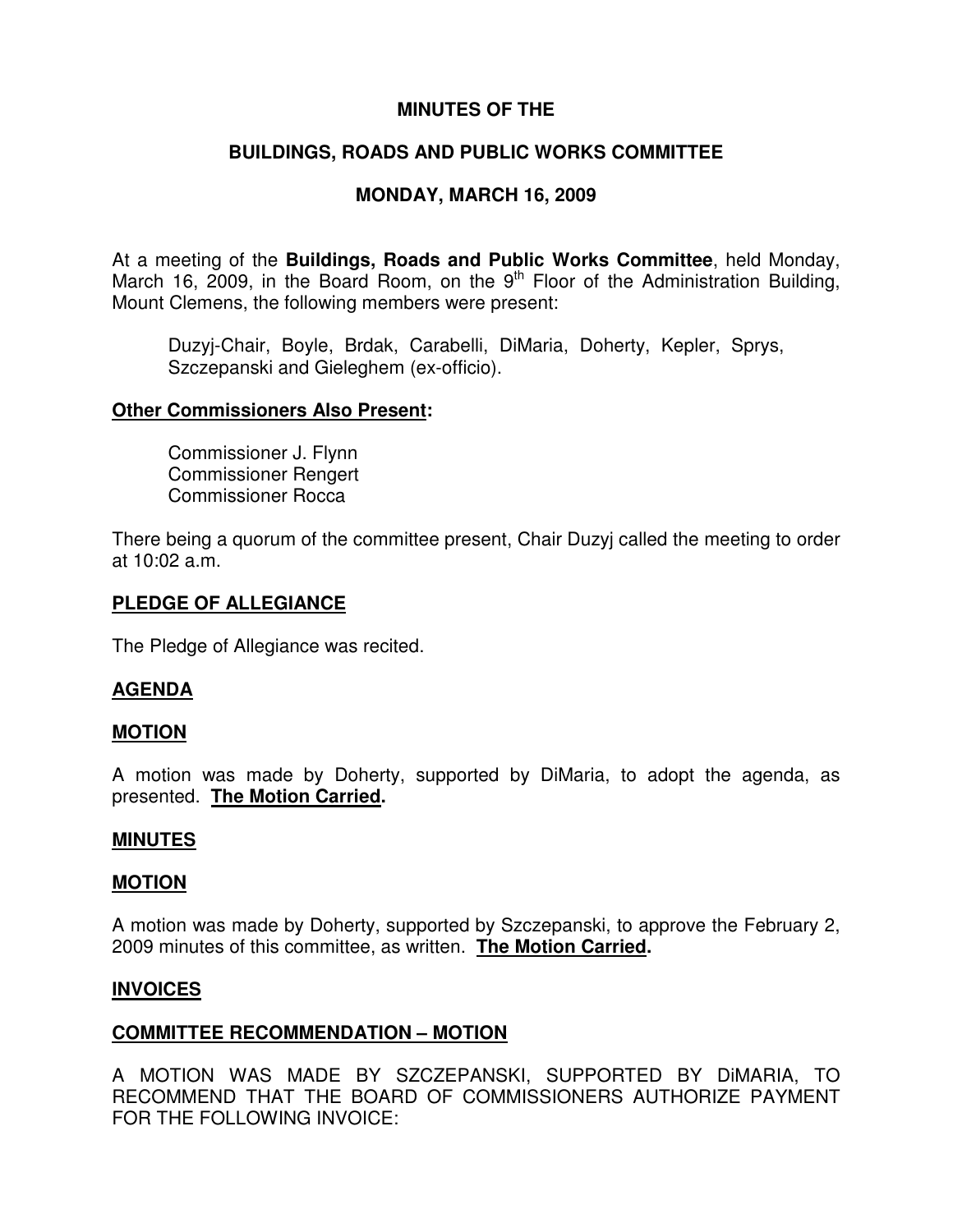| <b>JUVENILE JUSTICE CENTER-</b> | BERNCO, INC. | \$104,806.15 |
|---------------------------------|--------------|--------------|
| <b>PHASE II</b>                 |              |              |

FURTHER, FUNDS ARE AVAILABLE IN THE CAPITAL BUDGET.

## **THE MOTION CARRIED.**

## **DISCUSSION RE: INDEPENDENCE BUILDING AT FREEDOM HILL (POSTPONED FROM FEBRUARY MEETING) AND FESTIVAL SCHEDULE**

Mr. Bucci, President of the Parks and Recreation Commission, provided an update and indicated that the Public Works Department has been doing general maintenance at Freedom Hill and the Public Works Commissioner has indicated that he is willing to continue that. Discussion took place regarding the Parks and Recreation Department's inventory list.

The following commissioners spoke: Doherty, Szczepanski, DiMaria, Boyle, J. Flynn and Rocca.

### **COMMITTEE RECOMMENDATION – MOTION**

A MOTION WAS MADE BY SZCZEPANSKI, SUPPORTED BY DiMARIA, TO RECOMMEND THAT THE BOARD OF COMMISSIONERS AUTHORIZE THE FACILITIES AND OPERATIONS DEPARTMENT TO COORDINATE WITH THE PARKS AND RECREATION COMMISSION AND PUBLIC WORKS DEPARTMENT TO TRANSFER EQUIPMENT AND ASSETS NEEDED TO MAINTAIN THE PARK.

The following commissioner spoke: Szczepanski.

Chair Duzyj called for a vote on the motion and **THE MOTION CARRIED.**

Discussion took place regarding requests to hold festivals at Freedom Hill.

The following commissioners spoke: Gieleghem, J. Flynn, Brdak and Doherty.

## **COMMITTEE RECOMMENDATION – MOTION**

A MOTION WAS MADE BY DiMARIA, SUPPORTED BY BRDAK, TO RECOMMEND THAT THE BOARD OF COMMISSIONERS AUTHORIZE THAT THE COUNTY PARK REMAIN CLOSED AND THAT THE COUNTY NOT ENTERTAIN ANY FESTIVAL SCHEDULE FOR 2009.

The following commissioners spoke: J. Flynn, DiMaria, Rengert and Boyle.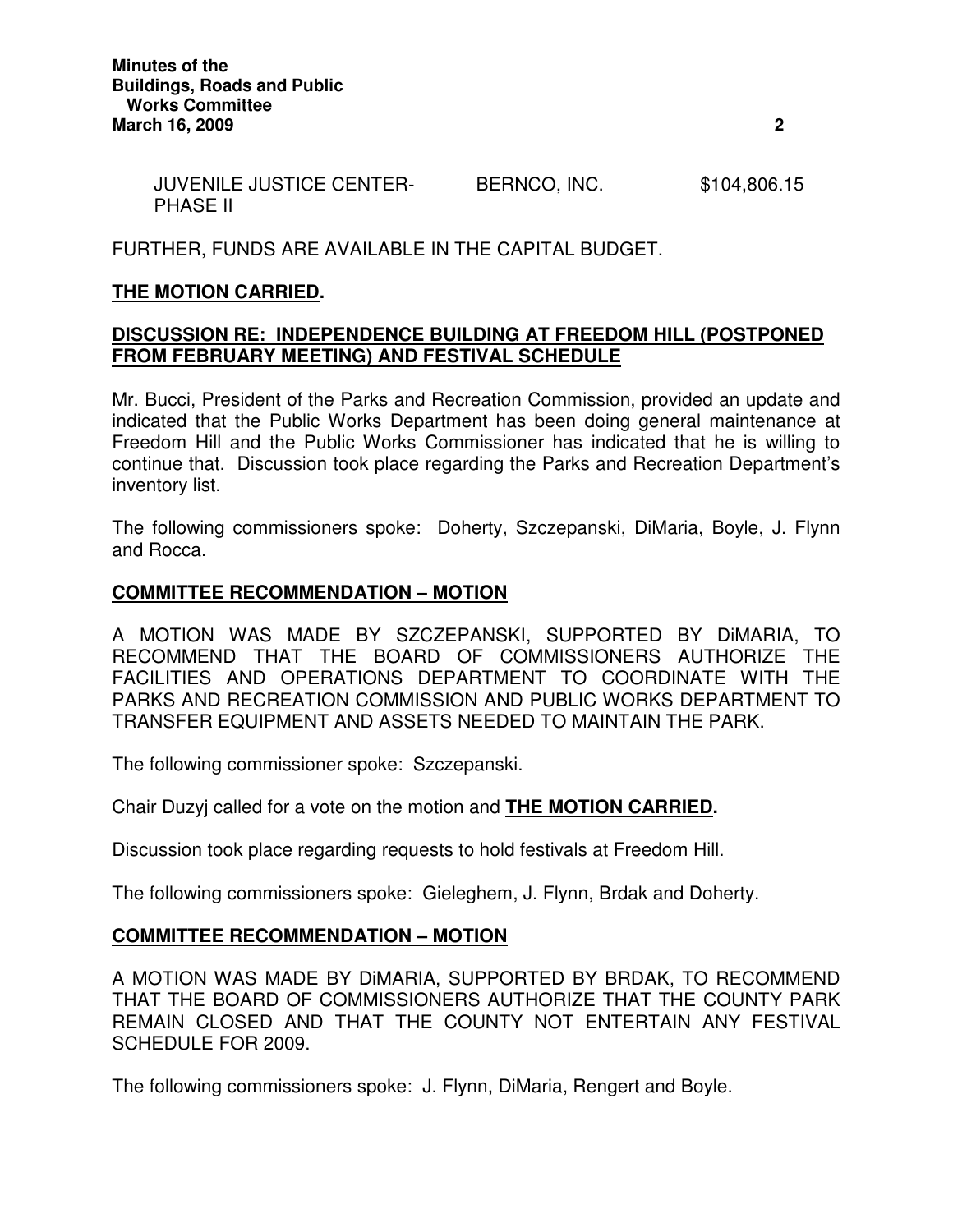Commissioner Doherty offered a friendly amendment: that the Parks and Recreation Commission address the issue regarding the use of the park and bring back recommendations.

Commissioner DiMaria indicated that will be done.

Commissioner Doherty withdrew her friendly amendment.

Chair Duzyj called for a vote on the motion and **THE MOTION CARRIED.**

## **STATUS REPORT BY WAKELY ASSOCIATES RE: JAIL ADDITION AND RENOVATION**

The following commissioners spoke: Doherty, Boyle and Sprys.

## **MOTION**

A motion was made by Doherty, supported by Carabelli, to receive and file the status report provided by Dominic Abbate regarding the Jail Addition and Renovation Project. **The Motion Carried.**

## **STATUS REPORT BY WAKELY ASSOCIATES RE: JUVENILE JUSTICE CENTER**

Mr. Abbate indicated that the targeted date for completion of the project is April 13.

The following commissioner spoke: J. Flynn.

### **MOTION**

A motion was made by Szczepanski, supported by Kepler, to receive and file the status report provided by Dominic Abbate regarding the Juvenile Justice Center. **The Motion Carried.**

Chair Duzyj asked that agenda item #13 be moved up. There were no objections.

## **REPORT BY ROAD COMMISSION (POSTPONED FROM FEBRUARY MEETING)**

Mr. Hoepffner overviewed the information that was provided: list of Economic Stimulus Plan Projects submitted to state representatives, 2008-09 Construction Budget, Macomb County Road Improvement Plan, Bridge Program update and Traffic Signal Modernization and Optimization Plan.

The following commissioner spoke: Szczepanski.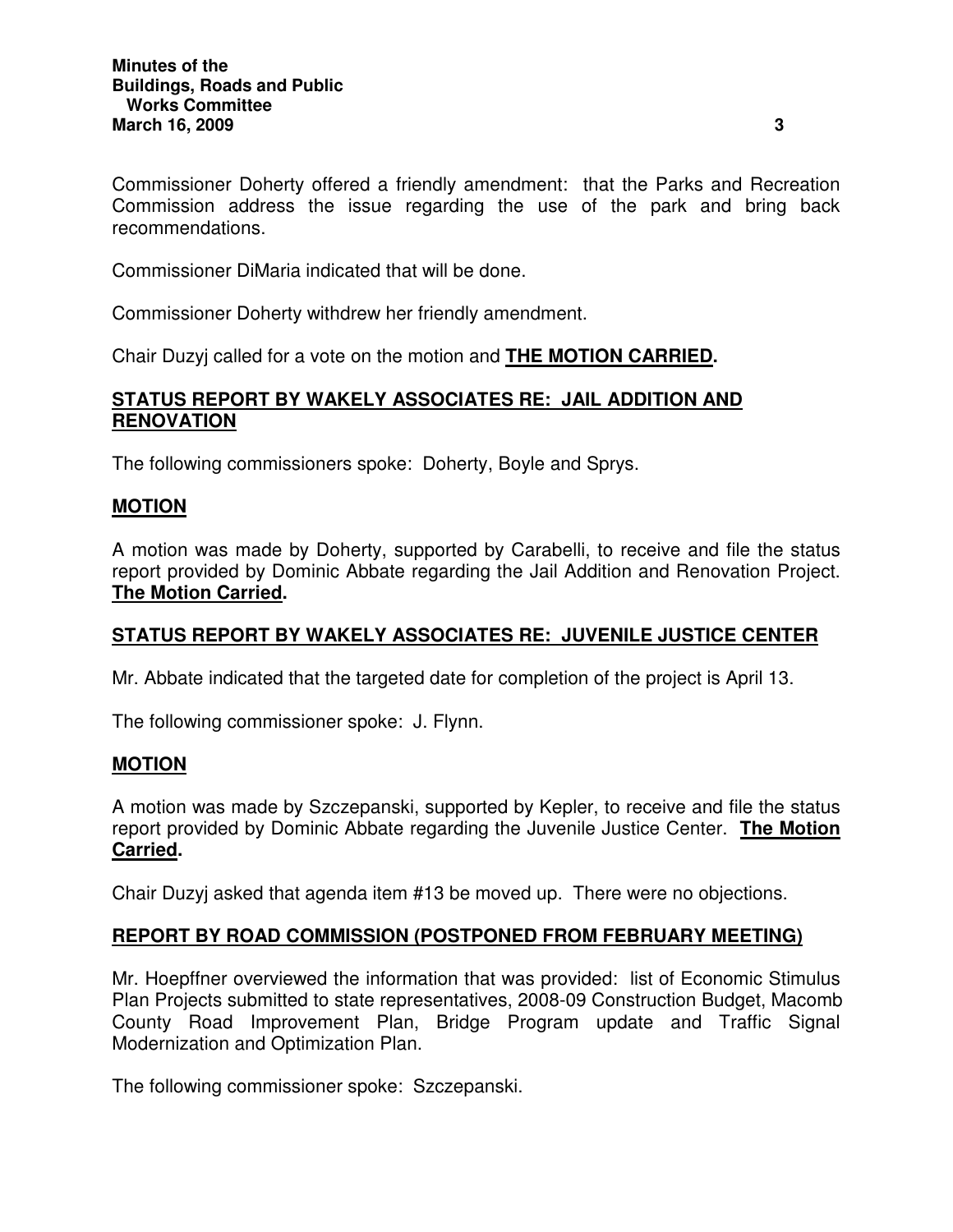### **MOTION**

A motion was made by Doherty, supported by Carabelli, to receive and file the report provided by the Road Commission. **The Motion Carried.**

## **SUMMARY OF LEASED SPACE**

#### **MOTION**

A motion was made by Doherty, supported by Szczepanski, to receive and file the report provided by the Facilities and Operations Department Director regarding summary of leased space.

The following commissioners spoke: Doherty, Boyle, Carabelli and Sprys.

Chair Duzyj called for a vote on the motion and **The Motion Carried.**

## **DISCUSSION ON SPACE ISSUES FOR VETERANS SERVICES DEPARTMENT, MICHIGAN WORKS AND COMMUNITY SERVICES AGENCY**

Ms. Arnott-Bryks stated that they are currently looking at building out into the lobby to accommodate the additional staff in the Veterans Services Department.

The following commissioners spoke: Szczepanski, Doherty, Brdak, Carabelli, Sprys and J. Flynn.

### **MOTION**

A motion was made by Doherty, supported by DiMaria, to receive and file the report provided by the Facilities and Operations Department Director. **The Motion Carried.**

## **AWARD OF BID FOR ROOF REPLACEMENT PROJECT – HALL ROAD FACILITY**

### **COMMITTEE RECOMMENDATION – MOTION**

A MOTION WAS MADE BY SZCZEPANSKI, SUPPORTED BY DOHERTY, TO RECOMMEND THAT THE BOARD OF COMMISSIONERS AWARD THE ROOF REPLACEMENT PROJECT – HALL ROAD FACILITY TO THE LOW QUALIFIED BIDDER, PORT HURON ROOFING AND SHEET METAL COMPANY IN THE AMOUNT OF \$713,000; FUNDS FOR THIS PROJECT ARE AVAILABLE IN THE CAPITAL BUDGET.

The following commissioner spoke: Carabelli.

Chair Duzyj called for a vote on the motion and **THE MOTION CARRIED WITH CARABELLI VOTING "NO."**